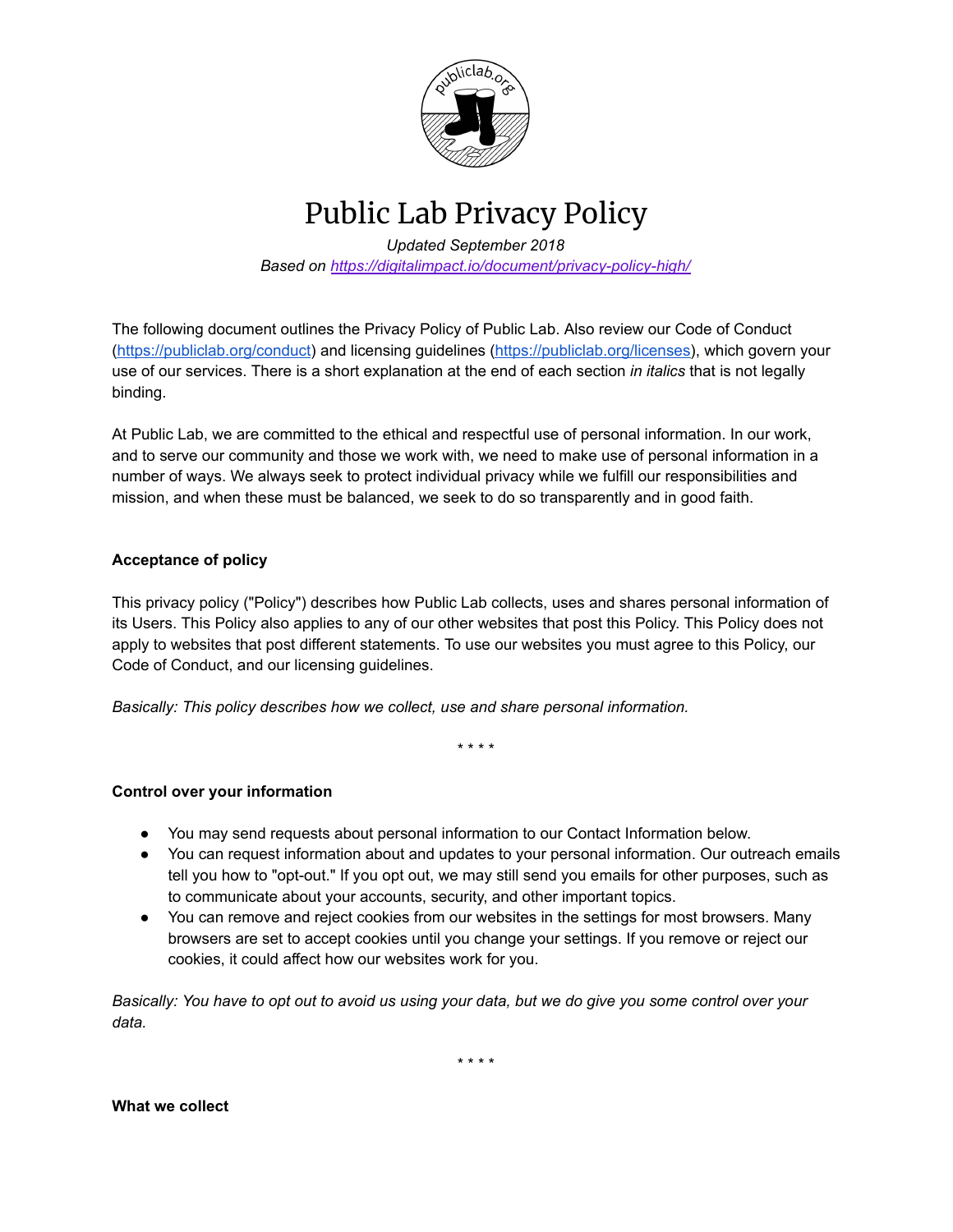We collect information about you and your activity in a range of ways.

**Information You Give Us.** When using our websites, purchasing kits from us, or attending events, you are often asked to give us information.

- In the Public Lab store at [store.publiclab.org](https://store.publiclab.org/), we collect your name, postal address, email address, phone number, username, password, order information (such as what you ordered), and other information you provide to us.
- When organizing events that you attend, we may collect information such as your name, mailing address, demographic information (such as your gender and occupation), and others through sites such as Eventbrite.
- For evaluating the efficacy of the Public Lab non-profit, we may ask for feedback on your experience with our programming as well as demographic information at various events and in various parts of our community. Surveys may be filled out anonymously.
- On PublicLab.org, you may enter publicly viewable personally identifiable information, both on your profile page and in the posts, comments, wiki page edits, tags, and other contributions you make. These may include your geographic location and the location of your work.
- We use a contact management system to build institutional memory among Public Lab staff. Staff notes from group meetings or individual project conversations, as well as emails, may be stored in Public Lab's contact management system.

**Information We Get from Others.** We may get information about you from other sources. We may add this to information you provide to us. This may include:

- Geographic and demographic information provided by social media platforms like Twitter
- Geographic and demographic information provided by analytics platforms such as Google Analytics
- Username, email, and other information you grant access to when linking your account with external services like Twitter, Facebook, and Github.

**Information Automatically Collected.** We automatically log information about you and your computer, but only in aggregate; no personally identifiable information is stored and IP addresses are partially obscured for privacy (see https://publiclab.org/location-privacy). For example, when visiting our websites, we log your: computer operating system type, browser type, browser language, the website you visited before browsing to our websites, pages you viewed, how long you spent on a page, access times, Internet protocol (IP) address and information about your use of and actions on our websites.

**Cookies.** We may log information using "cookies." Cookies are small data files stored on your hard drive by a website. Cookies help us make our websites and your visit better. We use cookies to see which parts of our websites people use and like, and to count visits to our websites.

**Web Beacons.** We may log information using digital techniques called Web beacons on our websites or in our emails. We use Web beacons to manage cookies, count visits, and to learn what outreach works and what does not. We also use Web Beacons to tell if you open or act on our emails.

*Basically: In order for you to participate in our online spaces, we need to collect certain information.*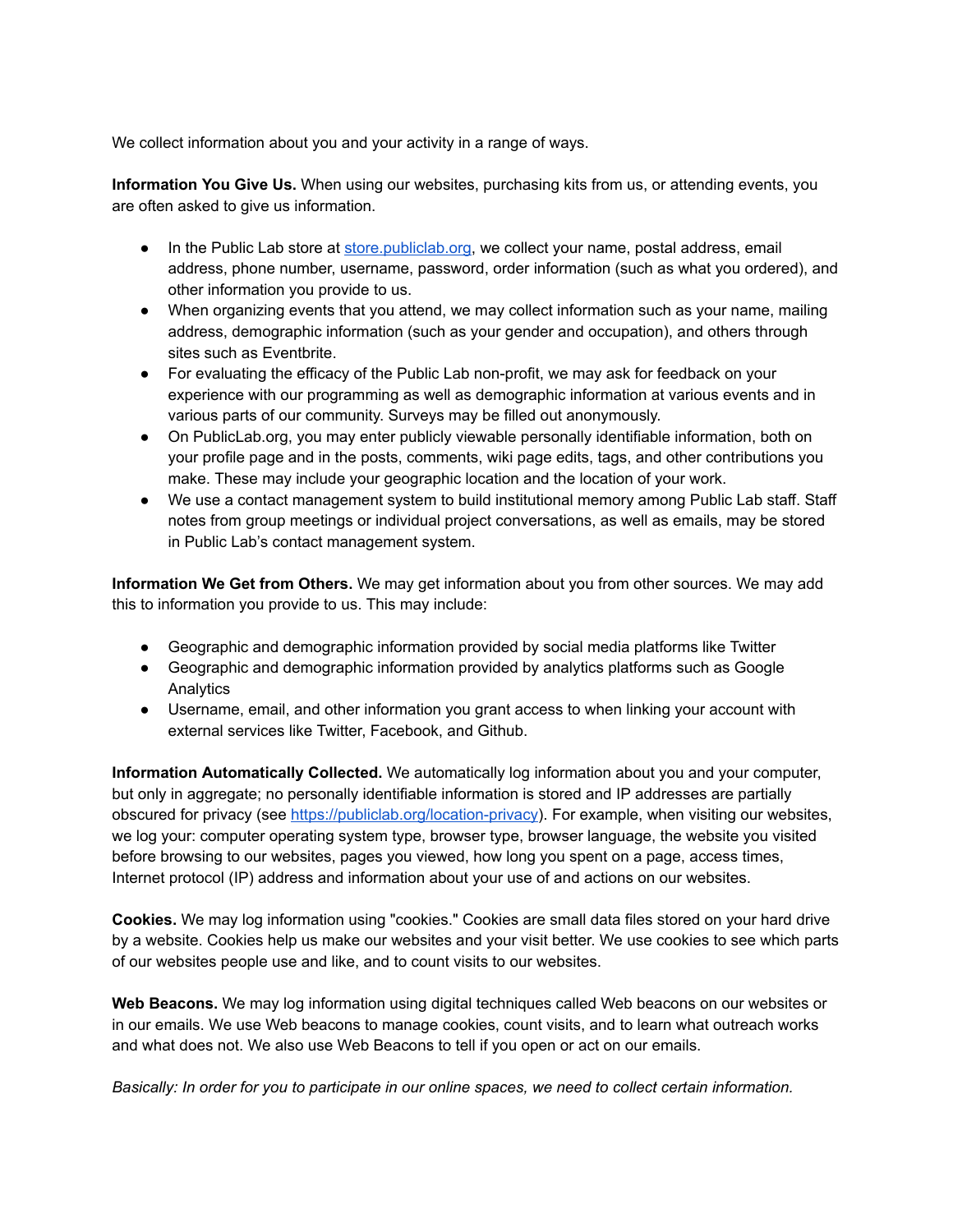#### **How we use personal information**

We use your personal information as follows:

- We use your personal information to operate, maintain, and improve our websites.
- We use your personal information to respond to comments and questions and provide customer service related to our Kits initiative.
- We use your personal information to send you things you've ordered from us in the mail.
- We use your personal information to send information including confirmations, invoices, technical notices, updates, security alerts, and support and administrative messages.
- We use your personal information to communicate about events and other news relevant to Public Lab's mission.
- We use your personal information to protect, investigate, and deter against fraudulent, unauthorized, or illegal activity.

*Basically: We use the information we collect to provide you with the services offered by Public Lab*

\* \* \* \*

#### **How we share personal information**

We may share personal information as follows:

- We may share personal information if you consent to us sharing it. For example, if your kit is being sold in the Public Lab store and another organization approaches us in order to reach you, we may ask you if we can share your information with them. How that organization may use your information will be subject to their privacy policies.
- We may share personal information when we work with someone to mail you a kit you've ordered, or when partnering with another organization or individual to organize an event.
- We may share personal information for legal, protection, and safety purposes, for example in an emergency. We may share information to comply with laws.
- We may share information to respond to lawful requests and legal process.
- We may share information to protect the rights and property of Public Lab, our agents, customers, and others. This includes enforcing our agreements, policies, and terms of use.
- We may share information in an emergency. This includes protecting the safety of our employees and agents, our customers, or any person.
- We may share information with those who need it to do work for us; for example, for purposes of accounting, audits, or contracted services like systems administration.
- We may also share aggregated and/or anonymized data with others for their own uses.

*Basically: Under certain circumstances, we can share this information with others.*

\* \* \* \*

#### **Security of your personal information**